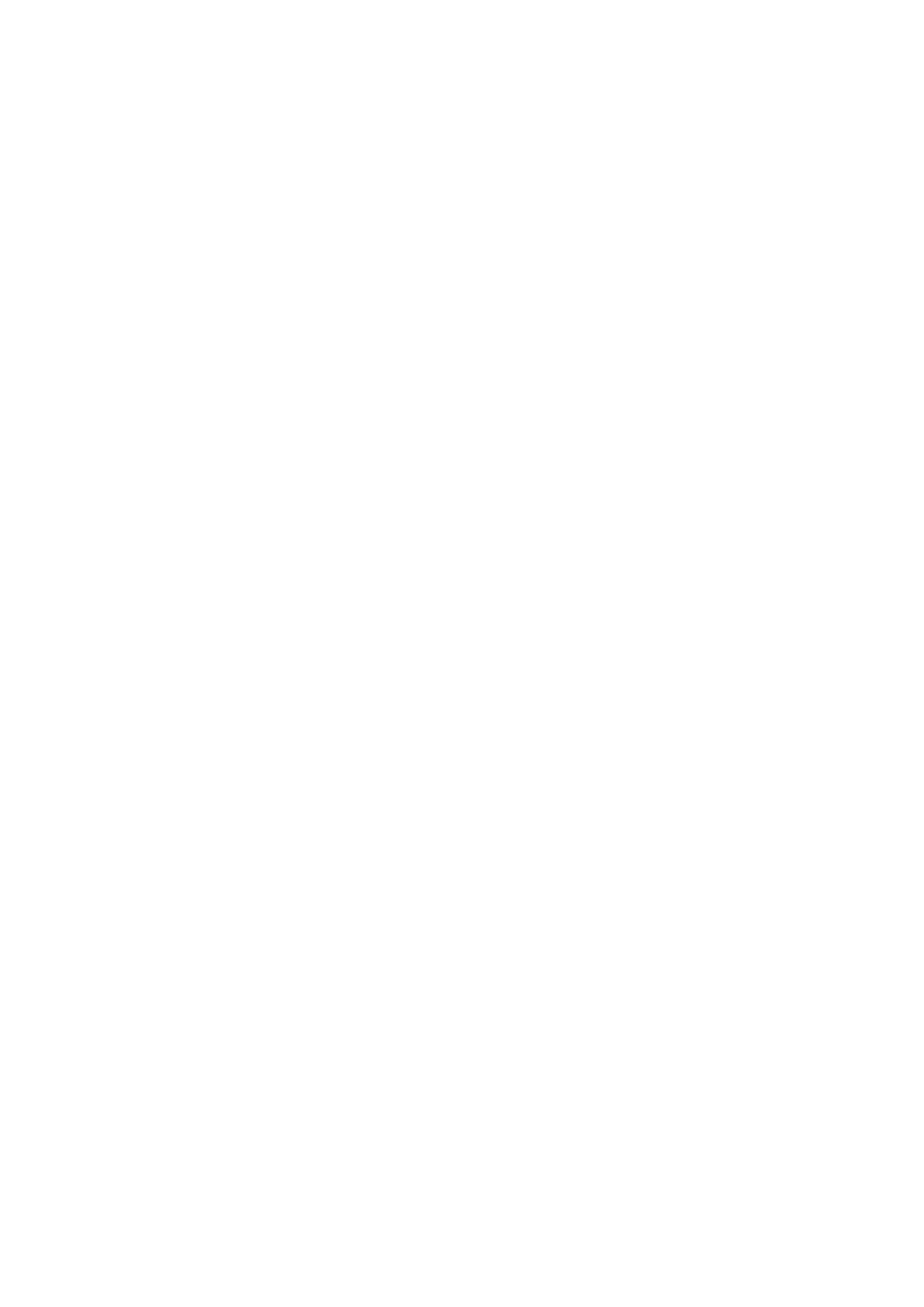# County SLIGO Development Plan 2011-2017 Volume 1

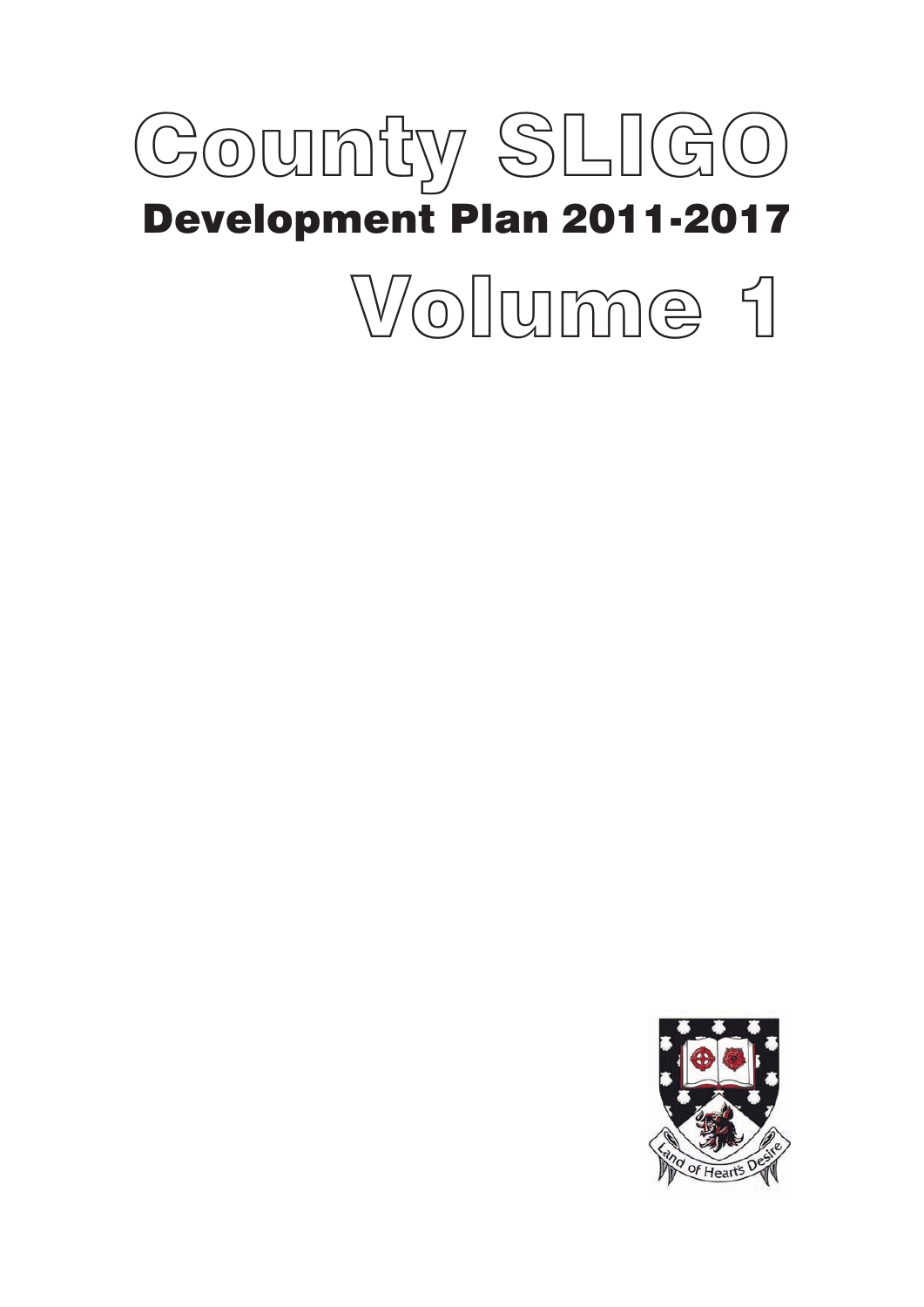### Acknowledgements

Hubert Kearns, *County Manager* Paula R. Gallagher, *A/Director of Planning* Frank Moylan, *A/Senior Planner*

### **The Planning Team**

Mihaela Davidescu, *A/Senior Executive Planner* (project co-ordinator) Stephen Ward, *A/Senior Executive Planner* (mini-plans co-ordinator) Mairead O'Hara, *Executive Planner* Leonora McConville, *Executive Planner* Barry Ward, *Executive Planner* Peter McCarrick, *A/Assistant Planner* Ray O'Grady, *Executive Planner* Noel Ballantyne, *Planning/GIS Technician* Siobhan Ryan, *Heritage Officer*

#### **Administration**

Anna Jones, *Administrative Officer* Terri Dunleavy, *Clerical Officer* Pauline Brennan, *Clerical Officer*

#### **Special thanks**

Niall Cussen, *DOEHLG Senior Planning Advisor* Donal Harrison, *Senior Engineer* Tom Brennan, *Senior Engineer* Emer Concannon, *Senior Executive Engineer* Rosie Morrissey, *Executive Scientist* Paul Hampson, *Senior Executive Engineer* Declan Cawley, *Senior Executive Engineer* John O'Flaherty, *Senior Executive Engineer* Deirdre Finnerty, *Senior Executive Officer* **The staff of Sligo County Council's Planning Section**

**Consultants** C A A S Roger Tym and Partners

### Elected Members of Sligo County Council

### **Ballymote Area Members**

Councillor Martin Baker Councillor Thomas Collery Councillor Pat McGrath Councillor Gerard Mullaney

#### **Dromore West Area Members**

Councillor Mary Barrett Councillor Michael Clarke Councillor Dara Mulvey Councillor Joseph Queenan

#### **Tobercurry Area Members**

Councillor Michael Fleming Councillor Margaret Gormley Councillor Jerry Lundy Councillor Gerry Murray

### **Sligo/Drumcliff Area Members**

Councillor Patsy Barry Councillor Veronica Cawley Councillor Jude Devins Councillor Hubert Keaney Councillor Joe Leonard, Cathaoirleach Councillor Matt Lyons

### **Sligo/Strandhill Area Members**

Councillor Declan Bree Councillor David Cawley Councillor Deirdre Healy McGowan Councillor Sean MacManus Councillor Jim McGarry Councillor Tony McLoughlin Councillor Rosaleen O'Grady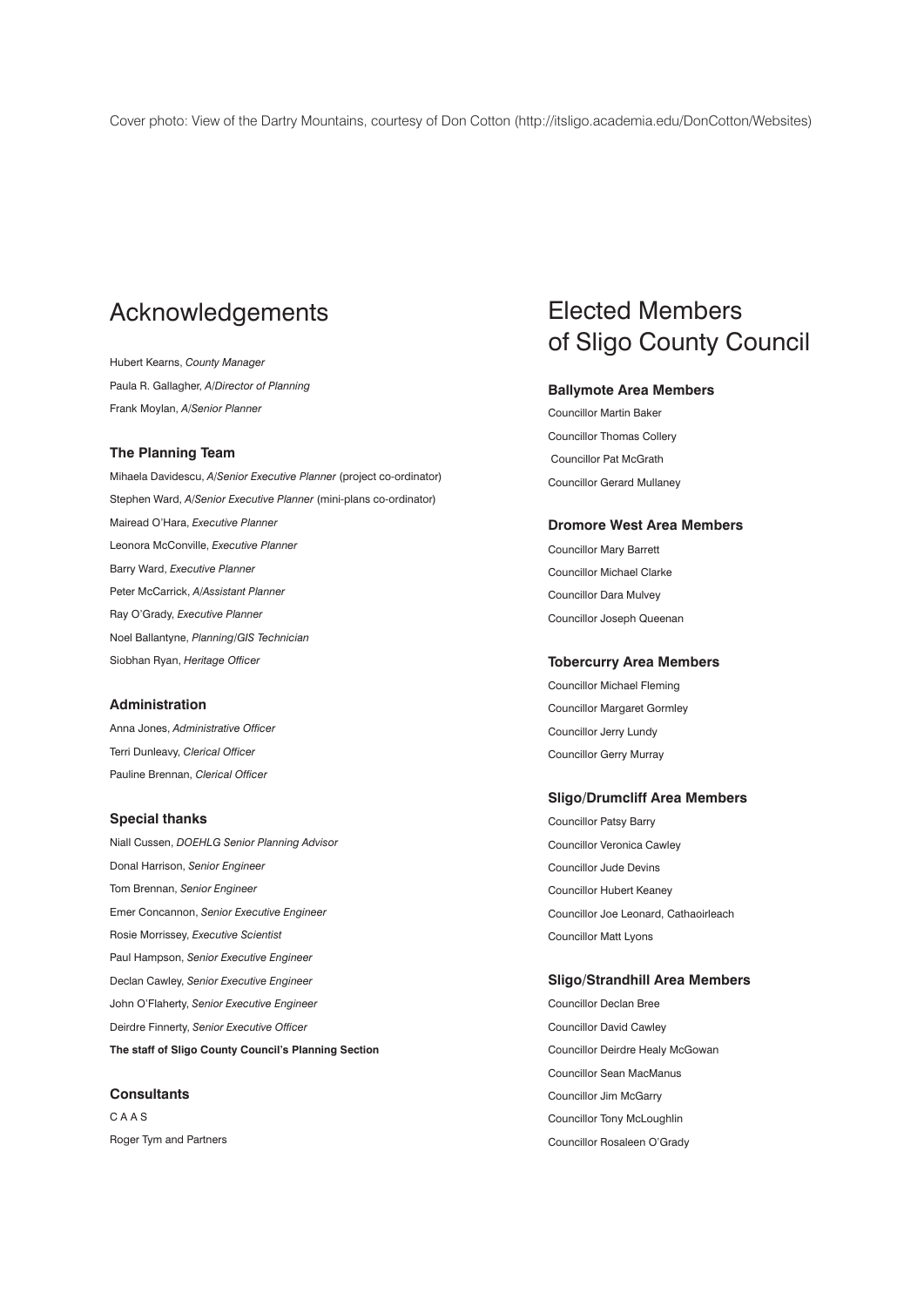# Sligo County Development Plan 2011-2017

prepared under Section 11 of the Planning and Development Act 2000 (as amended), was made by Sligo County Council at its special meeting of 16 May 2011.

This publication is available for inspection or purchase at the Planning Office of Sligo County Council and at the Council's Area Offices in Ballymote, Enniscrone and Tobercurry. It can also be viewed and downloaded from the Council's website at **www.sligococo.ie/cdp**

The CDP consists of two volumes: **Volume 1** contains the main written statement and **Volume 2** contains 30 mini-plans.

The Plan also incorporates the **Record of Protected Structures** for County Sligo and is accompanied by the following supporting documents:

### **Environmental Report (Strategic Environmental Assessment)**

**Appropriate Assessment Screening (Habitats Directive)**

### **Strategic Flood Risk Assessment**

One **A1 map (Landscape Characterisation Map)** is also available as part of the CDP.

The CDP 2011-2017 will remain in force for six years, but may be amended at any time using the development plan variation procedure specified in Section 13 of the Planning and Development Act 2000 (as amended).

All adopted variations will be made available for inspection or purchase at the Planning Office of Sligo County Council and at the Council's Area Offices in Ballymote, Enniscrone and Tobercurry. It will also be possible to view and download them from the Council's website at **www.sligococo.ie/cdp**

Any enquiries should be directed to:

**The Administrative Officer** Planning Section Sligo County Council County Hall Riverside, Sligo Tel: 071 9111216

E-mail enquiries should be sent to the Development Planning Unit at **dpu@sligococo.ie**

**Sligo County Council Development PlanningUnit** 16 May 2011

No A4, A3 or A1 maps pertaining to this publication may be copied, reproduced or transmitted in any form or by any means without the prior permission of the copyright owners. © Ordnance Survey Ireland Licence number 2010/20 CCMA/Sligo County Council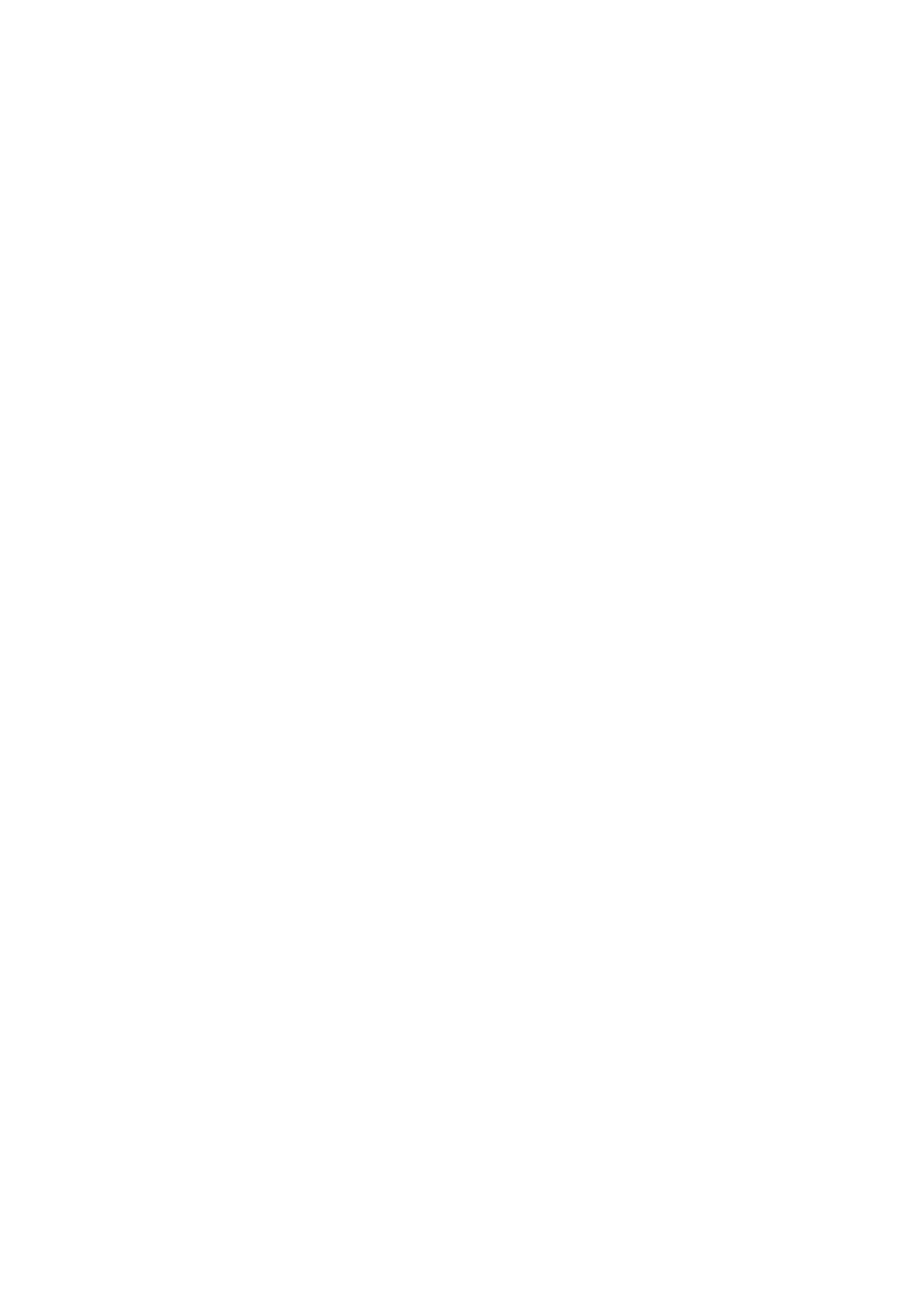<sup>"</sup>The publication of the Sligo County<br>Development Plan 2011-2017 Development Plan 2011-2017 is the culmination of a comprehensive engagement between the public, the planners and the elected members of Sligo County Council.

It is testament to the expertise and skill of the staff of the Planning Section of the Council.

The Plan provides a strategy which will enhance the quality of life of the citizens of Sligo within an environment of outstanding quality."

### **Councillor Joe Leonard**

**Cathaoirleach**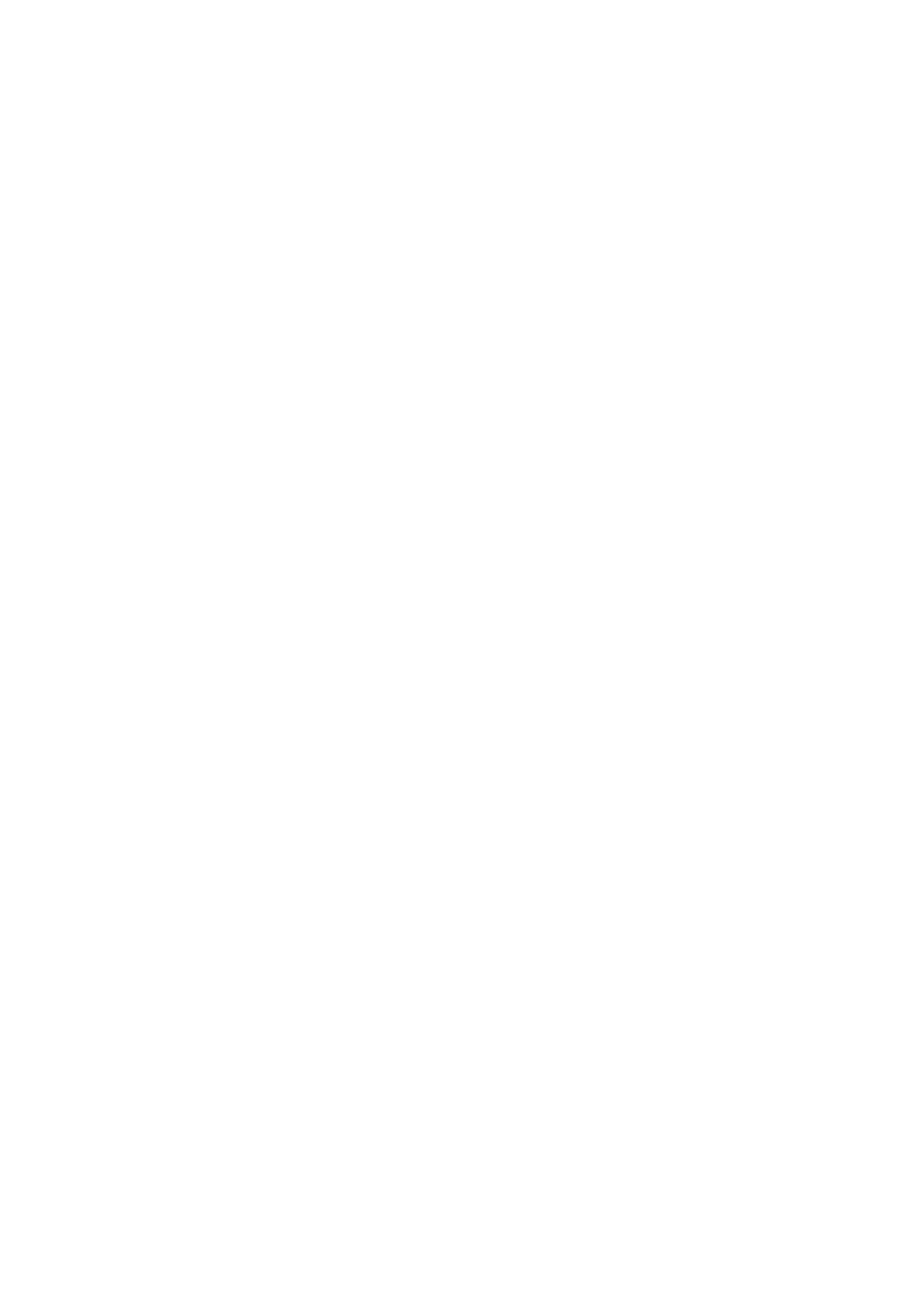# Contents of Volume 1

| <b>Introduction</b>                                                 | 1  |
|---------------------------------------------------------------------|----|
| 1. County Sligo: the planning issues                                | 2  |
| 1.1 Important policy developments                                   | 2  |
| 1.2 Sligo - key development factors                                 | 4  |
| 1.3 Population change                                               | 6  |
| 1.4 Recent trends - implications for<br>the County Development Plan | 7  |
| 2. Strategic Environmental                                          |    |
| <b>Assessment (SEA)</b>                                             | 9  |
| 2.1 Legal context                                                   | 9  |
| 2.2 SEA changes                                                     | 9  |
| 2.3 Environmental Report                                            | 9  |
| 2.4 Scoping                                                         | 9  |
| 2.5 Alternatives                                                    | 10 |
| 2.6 Evaluation of the Plan                                          | 14 |
| 2.7 Mitigation measures                                             | 14 |
| 2.8 Monitoring                                                      | 14 |
| 3. County Sligo: Core Strategy                                      | 15 |
| 3.1 Core Strategy basics                                            | 16 |
| 3.2 Spatial development framework                                   | 20 |
| 3.3 Settlement structure                                            | 24 |
| 3.4 Development land requirements                                   | 30 |
| 3.5 Housing land provision                                          |    |
| in the County                                                       | 34 |
| 3.6 Implementation                                                  | 37 |
| 4. Economic development                                             | 39 |
| 4.1 Approach to economic development                                | 40 |
| 4.2 Rural development and enterprise                                | 44 |
| 4.3 Sligo County Retail Strategy                                    | 49 |
| 4.4 Tourism development                                             | 53 |
| 5. Housing                                                          | 58 |
| 5.1 Existing and future housing<br>development                      | 58 |
| 5.2 Housing Strategy                                                | 60 |
| 5.3 Social and affordable housing                                   | 63 |
| 5.4 Traveller accommodation                                         | 65 |
| 5.5 Voluntary and cooperative housing                               | 66 |
| 5.6 Special needs housing                                           | 66 |
| 5.7 Rural housing                                                   | 67 |
| 5.8 Holiday homes and second homes                                  | 73 |
| 5.9 Vacant housing                                                  | 74 |
|                                                                     |    |

| 6. Community facilities                          | 75  |
|--------------------------------------------------|-----|
| 6.1 Delivering community facilities              | 75  |
| 6.2 Education                                    | 77  |
| 6.3 Childcare                                    | 78  |
| 6.4 Children's play                              | 79  |
| 6.5 Sports, recreation and open space            | 80  |
| 6.6 Healthcare facilities                        | 81  |
| 6.7 Burial grounds                               | 82  |
| 6.8 Arts and cultural facilities                 | 83  |
| 6.9 Allotments                                   | 84  |
| 7. Heritage                                      | 85  |
| 7.1 Natural heritage                             | 86  |
| 7.2 Archaeological heritage                      | 99  |
| 7.3 ARchitectural heritage                       | 104 |
| 7.4 Protecting landscape character               | 109 |
| 8. Transport and mobility                        | 115 |
| 8.1 Sligo as a regional transport node           | 116 |
| 8.2 Public transport                             | 118 |
| 8.3 Road network                                 | 120 |
| 8.4 Cycle and pedestrian movements               | 124 |
| 8.5 Airports                                     | 126 |
| 8.6 Port and harbours                            | 127 |
| 9. Environmental infrastructure                  | 128 |
| 9.1 Water, wastewater and drainage:              |     |
| context and legislation                          | 128 |
| 9.2 Water supply                                 | 130 |
| 9.3 Wastewater treatment                         | 134 |
| 9.4 Surface water drainage                       | 140 |
| 9.5 Waste management                             | 141 |
| 10. Environmental quality                        | 145 |
| 10.1 Water quality                               | 145 |
| 10.2 Coastal zone management                     | 150 |
| 10.3 Air quality                                 | 154 |
| 10.4 Noise control                               | 154 |
| 10.5 Major Accidents Directive<br>(Seveso II)    | 155 |
| 10.6 Climate change and<br>flood risk management | 156 |
| 11. Energy and telecommunications                | 160 |
| 11.1 Energy                                      | 160 |
| 11.2 Telecommunications                          | 164 |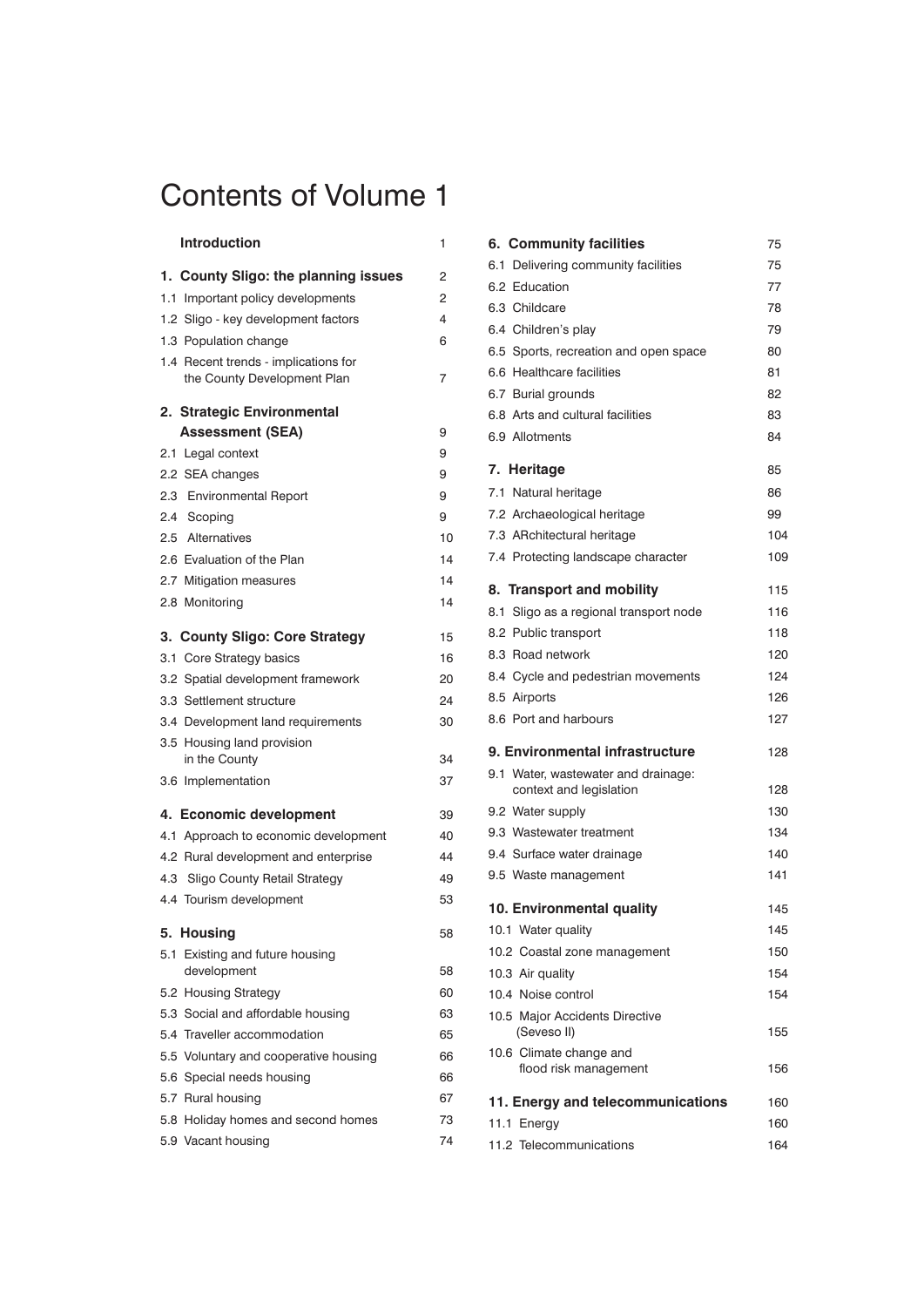### **12. Development management standards** 168

| 12.1 Development management principles                  | 168 |
|---------------------------------------------------------|-----|
| 12.2 Site development standards                         | 171 |
| 12.3 Residential development standards                  | 174 |
| 12.4 Retail, commercial and industrial<br>use standards | 184 |
| 12.5 Community facilities standards                     | 190 |
| 12.6 Roads, access, circulation<br>and parking          | 191 |
| 12.7 Miscellaneous development standards                | 195 |
|                                                         |     |

### **Appendices**

| Appendix A. Population and housing                  | 203 |
|-----------------------------------------------------|-----|
| Appendix B. Designated nature<br>conservation sites | 209 |
| Appendix C. Biodiversity sites                      | 212 |
| Appendix D. Protected species                       | 214 |
| Appendix E. Geological heritage sites               | 220 |
| Appendix F. Monuments in State care                 | 221 |
| Appendix G. County landscape designations           | 223 |
|                                                     |     |

# Figures

| Fig 1.A County Sligo's location in the national context                                     | 1              |
|---------------------------------------------------------------------------------------------|----------------|
| Fig. 1.B Border Region: sub-regions as outlined in the Regional Planning Guidelines 2004    | $\overline{2}$ |
| Fig. 1.C Infrastructure strategy as outlined in the Draft Regional Planning Guidelines 2010 | 3              |
| Fig. 1.D Population change in County Sligo's Electoral Divisions between 1996 and 2006      | 7              |
| Fig. 2.A Scenario 1: Recent Trends – demand-led growth                                      | 11             |
| Fig. 2.B Scenario 2: Spreading Out Development – small-vilage catch-up                      | 12             |
| Fig. 2.C Scenario 3: Focused Growth – Gateway focus and Key Town consolidation              | 13             |
| Fig. 3.A Draft Border Regional Planning Guidelines 2010 – Spatial Strategy Map              | 20             |
| Fig. 3.B The Core Strategy map as a spatial development framework                           | 21             |
| Fig. 3.C Settlement Structure - guiding principles                                          | 26             |
| Fig. 3.D County Sligo – settlement structure and hierarchy                                  | 27             |
| Fig. 5.B Rural housing policy areas in County Sligo                                         | 68             |
| Fig. 7.C Archaeological and historic landscape of the Cuil Irra Peninsula                   | 103            |
| Fig. 7.D Landscape character map                                                            | 111            |
| Fig. 10.B Features of Sligo's coastal zone                                                  | 152            |
| Fig. AA-1 Sligo and Environs area                                                           | 203            |
| Fig. AA-7 Vacant housing estates in Ireland, 2009                                           | 207            |
| Fig. AB-1 Special Areas of Conservation (including cSAC)                                    | 209            |
| Fig. AB-2 Natural Heritage Areas and proposed Natural Heritage Areas                        | 211            |
| Fig. AB-3 Special Protection Areas                                                          | 211            |

### Boxes

| Box. 3.J Principle of Sequential Development                                       | 32  |
|------------------------------------------------------------------------------------|-----|
| Schedule 3.L Settlements subject to the moratorium on multiple-housing development | 36  |
| Box 7.A Heritage protection principles                                             | 86  |
| Box 7.B Natural heritage – legislative and policy context                          | 88  |
| Box 9.C Existing and proposed waste management facilities and services in Sligo    | 143 |
| Box 10.C Proposed coastal protection works in County Sligo                         | 152 |